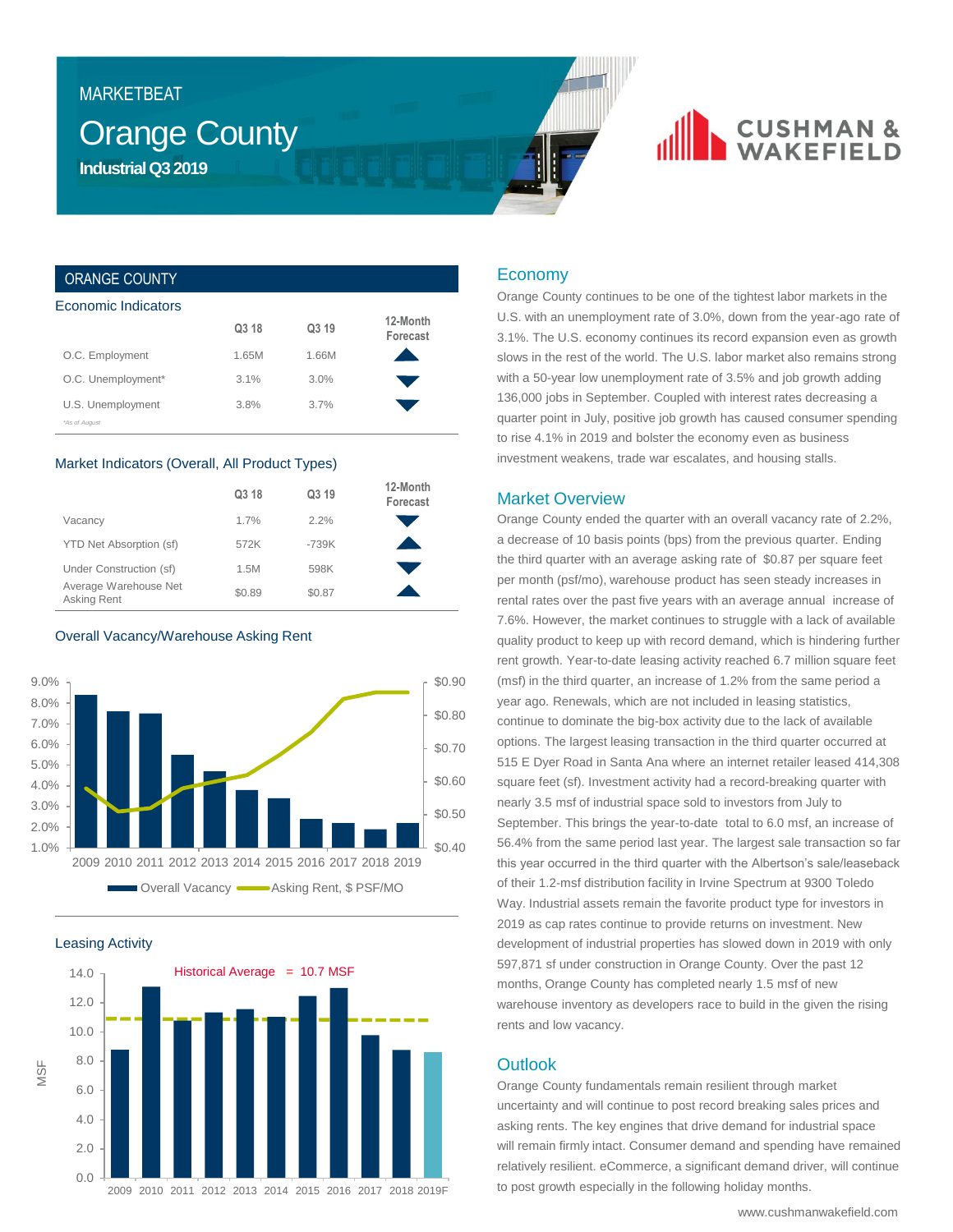# MARKETBEAT

# **Orange County**

**Industrial Q3 2019**

# **IN CUSHMAN &**<br>WAKEFIELD

| <b>SUBMARKET</b>              | <b>TOTAL</b><br><b>BLDGS</b> | <b>INVENTORY</b><br>(SF) | **YTD<br><b>LEASING</b><br><b>ACTIVITY</b><br>(SF) | <b>YTD USER</b><br><b>SALES</b><br><b>ACTIVITY</b><br>(SF) | <b>OVERALL</b><br><b>VACANCY</b><br><b>RATE</b><br>(%) | <b>YTD NET OVERALL</b><br><b>ABSORPTION</b><br>(SF) | <b>UNDER</b><br><b>CNSTR</b><br>(SF) | <b>YTD</b><br><b>CONSTRUCTION</b><br><b>COMPLETIONS</b><br>(SF) | AVG.<br>$(MF)^*$ | OVERALL OVERALL<br><b>WEIGHTED WEIGHTED</b><br>AVG.<br><b>NET RENT NET RENT</b><br>$(OS)^*$ | <b>OVERALL</b><br><b>WEIGHTED</b><br>AVG.<br>NET RENT<br>$(W/D)^*$ |
|-------------------------------|------------------------------|--------------------------|----------------------------------------------------|------------------------------------------------------------|--------------------------------------------------------|-----------------------------------------------------|--------------------------------------|-----------------------------------------------------------------|------------------|---------------------------------------------------------------------------------------------|--------------------------------------------------------------------|
| Irvine Spectrum               | 512                          | 19,314,957               | 434,350                                            | 47,743                                                     | 3.8%                                                   | $-484,224$                                          | $\mathbb O$                          | 0                                                               | \$1.17           | \$1.33                                                                                      | \$0.98                                                             |
| Lake Forest/R.S.M./F. Ranch   | 469                          | 12,182,402               | 218,851                                            | $\mathbf 0$                                                | 0.6%                                                   | 2,018                                               | $\mathbb O$                          | $\mathbb O$                                                     | \$1.36           | \$1.23                                                                                      | \$1.11                                                             |
| Laguna Hills/Aliso Viejo      | 127                          | 3,810,210                | 106,582                                            | $\mathbf 0$                                                | 1.8%                                                   | $-51,904$                                           | $\mathbb O$                          | $\mathbf{0}$                                                    | \$1.30           | \$1.80                                                                                      | \$1.36                                                             |
| Laguna Niguel/Laguna<br>Beach | 28                           | 620,370                  | 1,684                                              | $\mathbf 0$                                                | 0.8%                                                   | 1,684                                               | $\theta$                             | $\mathbf 0$                                                     | N/A              | N/A                                                                                         | \$0.95                                                             |
| Mission Viejo                 | 45                           | 1,425,392                | 16,981                                             | $\mathbf 0$                                                | 1.5%                                                   | $-11,721$                                           | $\mathbf{0}$                         | $\mathbf 0$                                                     | \$1.33           | N/A                                                                                         | \$1.40                                                             |
| S.J. Capo/S.Clemente/D.P.     | 141                          | 3,956,534                | 41,196                                             | $\mathbb O$                                                | 0.2%                                                   | 34,266                                              | $\theta$                             | $\mathbb O$                                                     | \$1.28           | N/A                                                                                         | N/A                                                                |
| <b>South County</b>           | 1,322                        | 41,309,865               | 819,644                                            | 47,743                                                     | 2.2%                                                   | $-509,881$                                          | $\pmb{0}$                            | $\bf{0}$                                                        | \$1.22           | \$1.35                                                                                      | \$1.07                                                             |
| Fountain Valley               | 169                          | 5,105,842                | 53,704                                             | 25,026                                                     | 0.6%                                                   | $-10,660$                                           | $\mathbb O$                          | $\mathbb O$                                                     | N/A              | N/A                                                                                         | \$0.91                                                             |
| Tustin                        | 212                          | 8,464,989                | 109,648                                            | $\mathbf{0}$                                               | 3.4%                                                   | $-14,259$                                           | $\mathbf{0}$                         | $\mathbf{0}$                                                    | \$1.25           | \$0.98                                                                                      | \$1.01                                                             |
| Santa Ana                     | 1,036                        | 32,728,544               | 848,628                                            | 264,199                                                    | 2.9%                                                   | $-8,135$                                            | 497,638                              | $\mathbb O$                                                     | \$0.94           | \$1.25                                                                                      | \$0.84                                                             |
| Costa Mesa                    | 370                          | 11,614,471               | 234,508                                            | 29,540                                                     | 0.7%                                                   | 231,851                                             | 100,233                              | $\mathbf{0}$                                                    | \$1.31           | \$1.20                                                                                      | \$0.98                                                             |
| Newport Beach                 | 47                           | 829,112                  | 17,294                                             | $\mathbb O$                                                | 0.0%                                                   | 2,500                                               | $\mathbb O$                          | $\mathbb O$                                                     | N/A              | N/A                                                                                         | N/A                                                                |
| Irvine                        | 630                          | 21,468,758               | 731,942                                            | 36,220                                                     | 1.3%                                                   | 264,914                                             | $\theta$                             | $\mathbf 0$                                                     | \$1.00           | \$1.39                                                                                      | \$1.10                                                             |
| <b>Greater Airport Area</b>   | 2,463                        | 80,211,716               | 1,995,724                                          | 354,985                                                    | 2.0%                                                   | 466,211                                             | 597,871                              | $\mathbf{0}$                                                    | \$0.98           | \$1.27                                                                                      | \$0.89                                                             |
| Seal Beach                    | 11                           | 906,642                  | 57,033                                             | 0                                                          | 0.0%                                                   | $\mathbb O$                                         | 0                                    | $\mathbb O$                                                     | N/A              | N/A                                                                                         | N/A                                                                |
| Westminster                   | 85                           | 2,533,365                | 5,490                                              | $\theta$                                                   | 0.0%                                                   | 55,563                                              | $\theta$                             | $\mathbf{0}$                                                    | N/A              | N/A                                                                                         | N/A                                                                |
| Huntington Beach              | 496                          | 13,507,728               | 441,320                                            | 37,270                                                     | 0.8%                                                   | $-13,701$                                           | $\mathbb O$                          | $\mathbf{0}$                                                    | \$0.86           | \$1.05                                                                                      | \$1.15                                                             |
| Garden Grove                  | 308                          | 11,994,834               | 380,463                                            | 124,644                                                    | 1.5%                                                   | 126,350                                             | $\mathbb O$                          | $\mathbb O$                                                     | \$0.85           | N/A                                                                                         | \$0.86                                                             |
| Los Alamitos/Stanton          | 148                          | 4,075,193                | 9,680                                              | $\mathbf 0$                                                | 0.1%                                                   | 6,140                                               | $\mathbf{0}$                         | $\mathbf{0}$                                                    | N/A              | \$1.12                                                                                      | N/A                                                                |
| Cypress                       | 107                          | 6,336,030                | 112,453                                            | $\mathbf 0$                                                | 4.0%                                                   | $-167,874$                                          | $\theta$                             | $\mathbf{0}$                                                    | \$0.89           | \$0.91                                                                                      | N/A                                                                |
| La Palma                      | 19                           | 1,973,294                | 424,285                                            | $\mathbf 0$                                                | 4.0%                                                   | $\mathbf{0}$                                        | $\theta$                             | 0                                                               | N/A              | N/A                                                                                         | \$0.70                                                             |
| <b>West County</b>            | 1,174                        | 41,327,086               | 1,430,724                                          | 161,914                                                    | 1.5%                                                   | 6,478                                               | $\pmb{0}$                            | $\mathbf{0}$                                                    | \$0.86           | \$0.92                                                                                      | \$0.82                                                             |
| Anaheim                       | 1,459                        | 49,484,962               | 748,545                                            | 153,565                                                    | 0.9%                                                   | 91,949                                              | $\mathbf{0}$                         | 114,659                                                         | \$1.15           | N/A                                                                                         | \$0.86                                                             |
| Orange                        | 498                          | 13,253,310               | 182,273                                            | 24,800                                                     | 0.7%                                                   | 472                                                 | $\mathbf{0}$                         | $\mathbf{0}$                                                    | \$0.87           | N/A                                                                                         | \$0.97                                                             |
| Fullerton                     | 343                          | 18,900,132               | 522,129                                            | 209,444                                                    | 4.8%                                                   | 153,313                                             | $\mathbb O$                          | $\mathbb O$                                                     | \$1.04           | \$0.96                                                                                      | \$0.86                                                             |
| Brea/La Habra                 | 364                          | 13,732,602               | 204,062                                            | 15,900                                                     | 0.6%                                                   | 71,759                                              | $\mathbf{0}$                         | $\mathbf 0$                                                     | \$0.91           | N/A                                                                                         | \$0.85                                                             |
| Placentia/Yorba Linda         | 242                          | 6,900,772                | 108,709                                            | 10,000                                                     | 1.0%                                                   | 111,145                                             | $\theta$                             | 117,695                                                         | \$1.19           | \$1.04                                                                                      | \$0.87                                                             |
| <b>Buena Park</b>             | 180                          | 13,038,703               | 714,911                                            | $\mathbb O$                                                | 9.9%                                                   | $-1,130,480$                                        | 0                                    | $\mathbf{0}$                                                    | \$0.76           | N/A                                                                                         | \$0.82                                                             |
| <b>North County</b>           | 3,086                        | 115,310,481              | 2,480,629                                          | 413,709                                                    | 2.5%                                                   | $-701,842$                                          | $\mathbf{0}$                         | 232,354                                                         | \$0.94           | \$0.99                                                                                      | \$0.84                                                             |
| <b>ORANGE COUNTY TOTALS</b>   | 8,045                        | 278,159,148              | 6,726,721                                          | 978,351                                                    | 2.2%                                                   | $-739,034$                                          | 597,871                              | 232,354                                                         | \$0.99           | \$1.17                                                                                      | \$0.87                                                             |

\*Rental rates reflect asking \$psf/month \*\*Leasing activity does not include renewals. MF = Manufacturing OS = Office Service/Flex W/D = Warehouse/Distribution